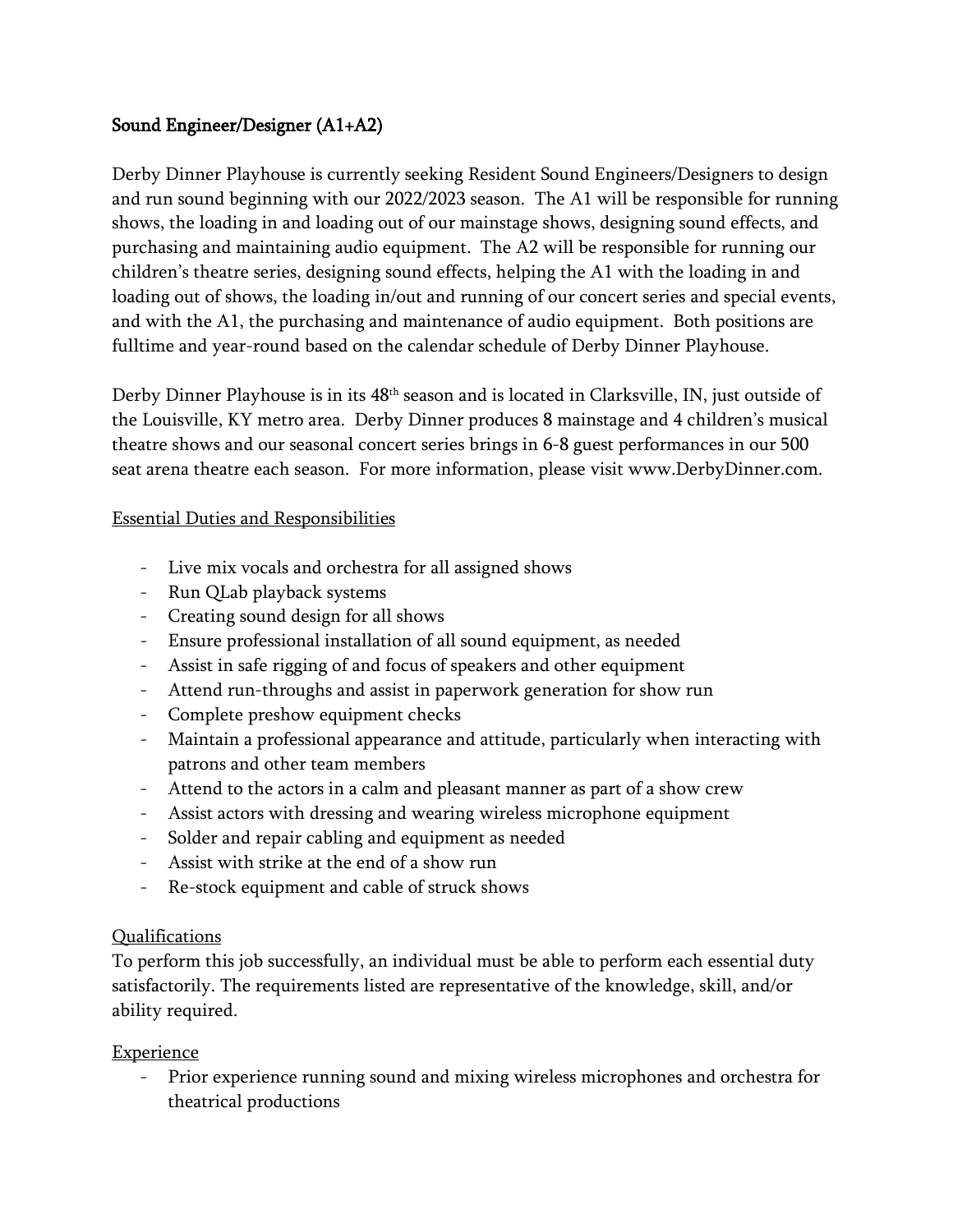- Experience in basic theatrical audio equipment including digital mixing consoles, QLab show control software, Mac computers, and wireless microphone setup
- College degree in technical theater or equivalent experience preferred

## Skills and Abilities

- Must be skilled in following signal flow and basic audio connectors
- Must have strong listening, interpersonal, and communication skills
- Must be organized and able to interpret and follow directions
- Must be able to stay calm under pressure
- Ability to reliably work a variable schedule based on season calendar
- Strong expertise programming QLab and mixing sound for musical theatre
- Strong expertise with electronics, soldering, and troubleshooting
- Proficiency with wireless, head-worn microphones and their rigging
- Proficiency with safely rigging loudspeakers at heights above 6 feet
- Proficiency safely working with, and wiring, electrical connectors
- Proficiency with closed circuit video systems and Clear-Com systems preferred
- Operate hand and power tools safely

### Physical Demands/Work Environment

The work environment and physical demands described here are representative of those that must be met by an employee to successfully perform the essential functions of this job. Necessary accommodations can be made to enable individuals with disabilities to perform the essential functions.

- Ability to sit and stand for long periods of time
- Ability to stoop, kneel, crouch, or crawl and talk or hear
- Ability to carry items up and down stairs
- Ability to work long hours during tech/dress rehearsals
- Ability to use hands in small and large motor tasks
- Ability to perform tasks in dim or low light
- Ability to work safely at heights above 30 feet from ladder and from lighting grid
- Some standing, walking, bending, frequent use of hands, stooping and lifting (at least 50 pounds) is needed
- The noise level in the work environment is moderate

# Additional Details

- Salary is \$25,000-30,000 DOE for A1
- \$20,000-25,000 DOE for A2
- Benefits package including medical, dental, and vision
- $401k$
- Paid vacation